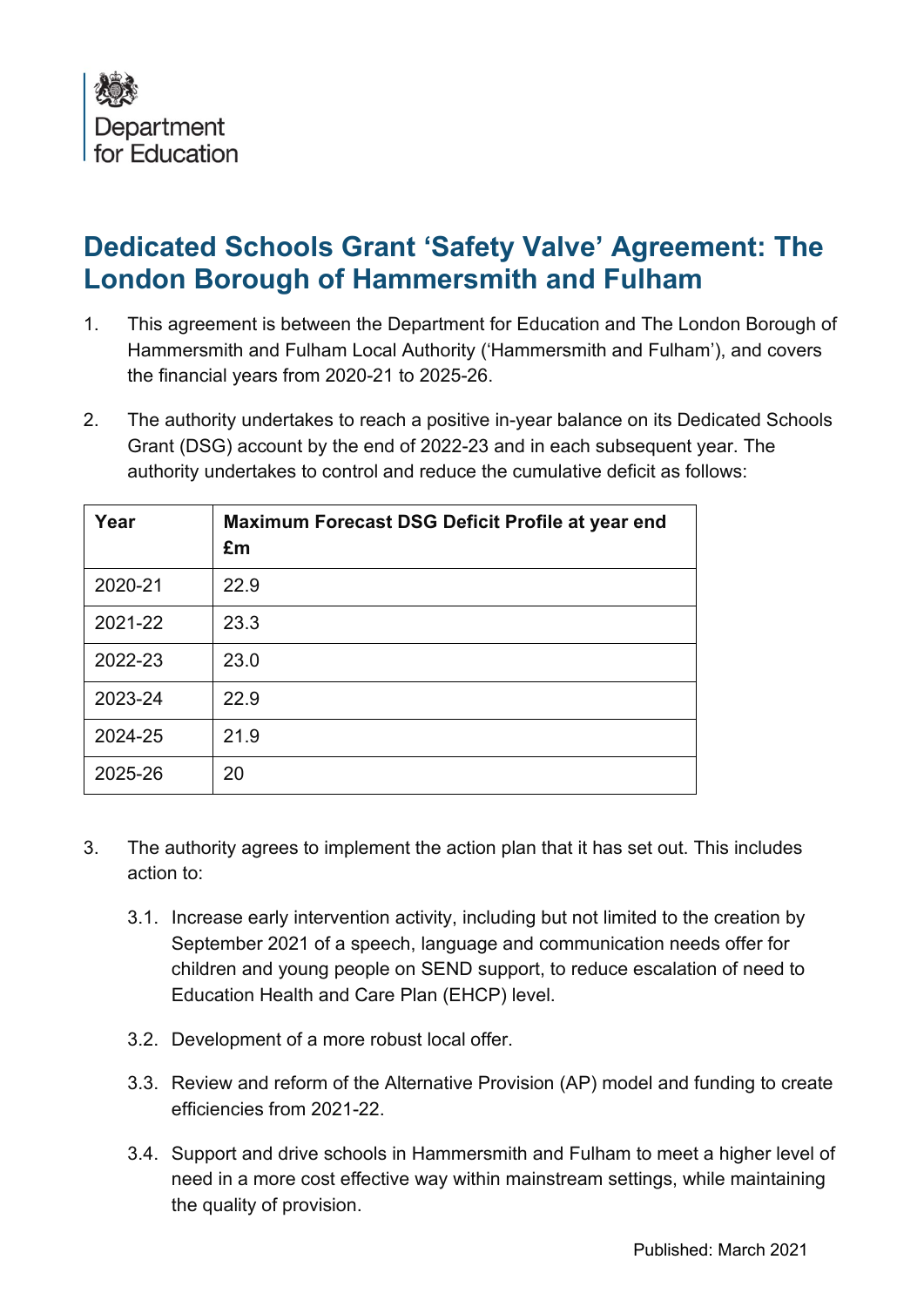- 3.5. Review and reform of outreach services to create savings from 2021-22.
- 3.6. Implementation of a case management system to facilitate predictive modelling.
- 4. The authority also agrees to ongoing monitoring of its performance in fulfilling this agreement. The authority will:
	- 4.1. Report quarterly (as a minimum) in writing to the Department (Funding Policy Unit) on its progress towards implementing the plan as per the conditions set in paragraphs 2 and 3.
	- 4.2. Inform the Department (Funding Policy Unit) of any unforeseen difficulties or impacts of carrying out the agreement, or any significant risks to reaching the agreed financial position, as soon as they arise.
	- 4.3. Meet with the Department in the last quarter of each financial year covered by this agreement to discuss progress, and update on detailed plans for the subsequent financial year.
	- 4.4. Meet with the Department at any other time when the Department deems it necessary to discuss progress towards the agreement.
	- 4.5. Provide the Department with relevant Schools Forum papers as soon as they are issued.
- 5. The Department agrees to pay to the authority an additional £6 million of DSG before the end of the financial year 2020-21. In subsequent financial years, subject to compliance and satisfactory progress with the conditions set out in paragraphs 2 and 3, the Department will pay DSG sums as follows in addition to the authority's formulaic allocation: £4 million in 2021-22, £4 million in 2022-23, £3 million in 2023-24 and £3 million in 2024-25. This funding will be provided in instalments and subject to continued satisfactory progress. Subject to full compliance, Hammersmith and Fulham should therefore eliminate their cumulative deficit no later than 2025-26.
- 6. The Department will send a commission relating to capital plans to Hammersmith and Fulham in 2021-22. This commission will seek to understand the authority's future plans for capital investment in new school places for pupils with SEND and for those requiring AP, focusing on projects which support wider deficit reduction aims. The Department will assess and review plans against set criteria which will be outlined in the commission. Subject to that assessment, the Department will consider making a capital contribution to these plans in 2021-22 as an adjustment to the local authority's High Needs Provision Allocation (HNPCA).
- 7. This agreement is subject to review at any time, for example as a result of the following events: